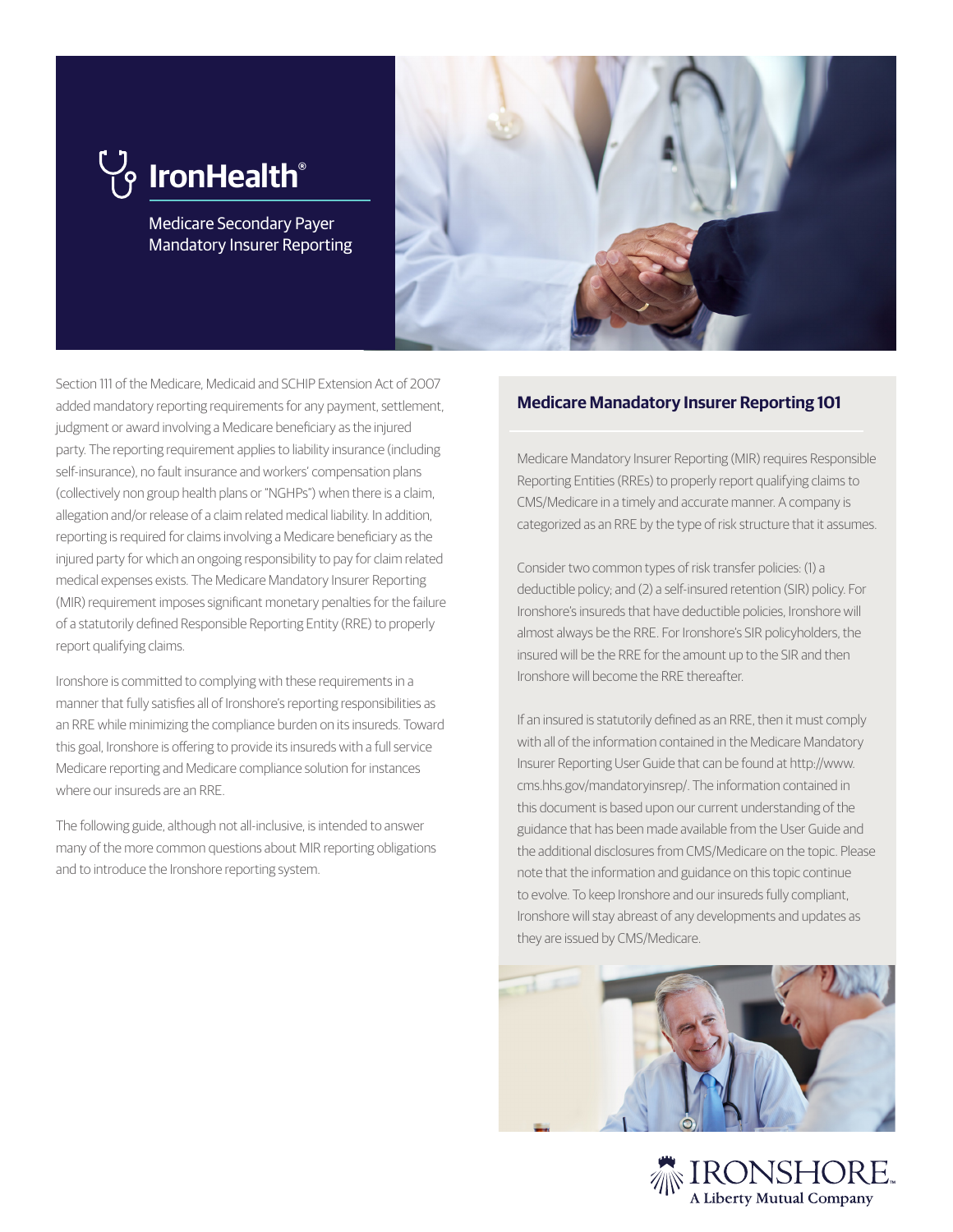#### **Which entities must report and comply with the MIR requirement?**

The MIR requirement applies to "Responsible Reporting Entities" ("RREs"), which include:

- Liability insurers
- No-fault insurers
- Workers' compensation insurers
- Entities that are completely or partially self-insured (including self-insured retention policies)

If an insured falls into any of the above categories, it may be an RRE subject to the MIR reporting requirements.

#### **When does a payment trigger an MIR requirement?**

RREs must report to the Centers for Medicare and Medicaid Services ("CMS") any claim involving a Medicare beneficiary and a qualifying full or partial payment, settlement, judgment or award and/or cases where the RRE has an ongoing responsibility for medical payments.



# **Deductible Policies**

If Ironshore makes a payment of deductibles on behalf of its insureds, then Ironshore retains the RRE designation. However, as noted, if an insurer pays on a claim outside of the deductible, then it may "self-insure" itself for purposes of the MIR requirement. Working outside of the deductible could include, paying on a claim directly, writing off medical charges and/or proceeding in a manner outside of the policy deductible that, in any way, results in compensating the injured party and/or assumes a responsibility to pay for claim related medical care.

If Ironshore issues payment on behalf of an insured, Ironshore will report the payment to CMS instead of the insured. However, if there are any questions about actions on a case that may make the insured an RRE as a deductible policyholder, Ironshore will be available to answer any questions that will assist the insured in ensuring full compliance with the MIR requirement.

## **Self-Insured Retention (SIR) Policies**

SIR entities are the statutory RRE for the self-insurance amount. If the payments in a claim reach the SIR coverage, then Ironshore becomes the RRE for reporting amounts in excess of the SIR coverage. This means that the insured and Ironshore may both have to report the same case.

To assist insureds with SIR policies, Ironshore can assume the responsibility to report on behalf of the SIR policyholder as an MIR agent. Retaining Ironshore as an MIR agent will ensure that there is seamless reporting in the self-insured portion and the coverage portion of a claim.

#### **What are the consequences of failing to properly report?**

Penalties of \$1,000 per day may be imposed for each qualifying claim that is not reported. As such, it is imperative that insureds are certain of their responsibilities and their status as an RRE.

# **Will Ironshore assist its insureds with the process of reporting settlements, judgements and other payments to Medicare beneficiaries?**

Insureds can retain Ironshore to assume the responsibility for reporting claims under the MIR statute. Ironshore will then report the self-insured, deductible and coinsurance amount in the settlement, judgment, award or other payment amount, and relieve the insured of the responsibility for reporting.full compliance with the MIR require.

#### **Are there situations wherein Ironshore is unable to act as an RRE for insureds?**

Yes. Ironshore can always serve as an MIR agent for an insured but Ironshore cannot assume the statutory RRE designation for an insured.